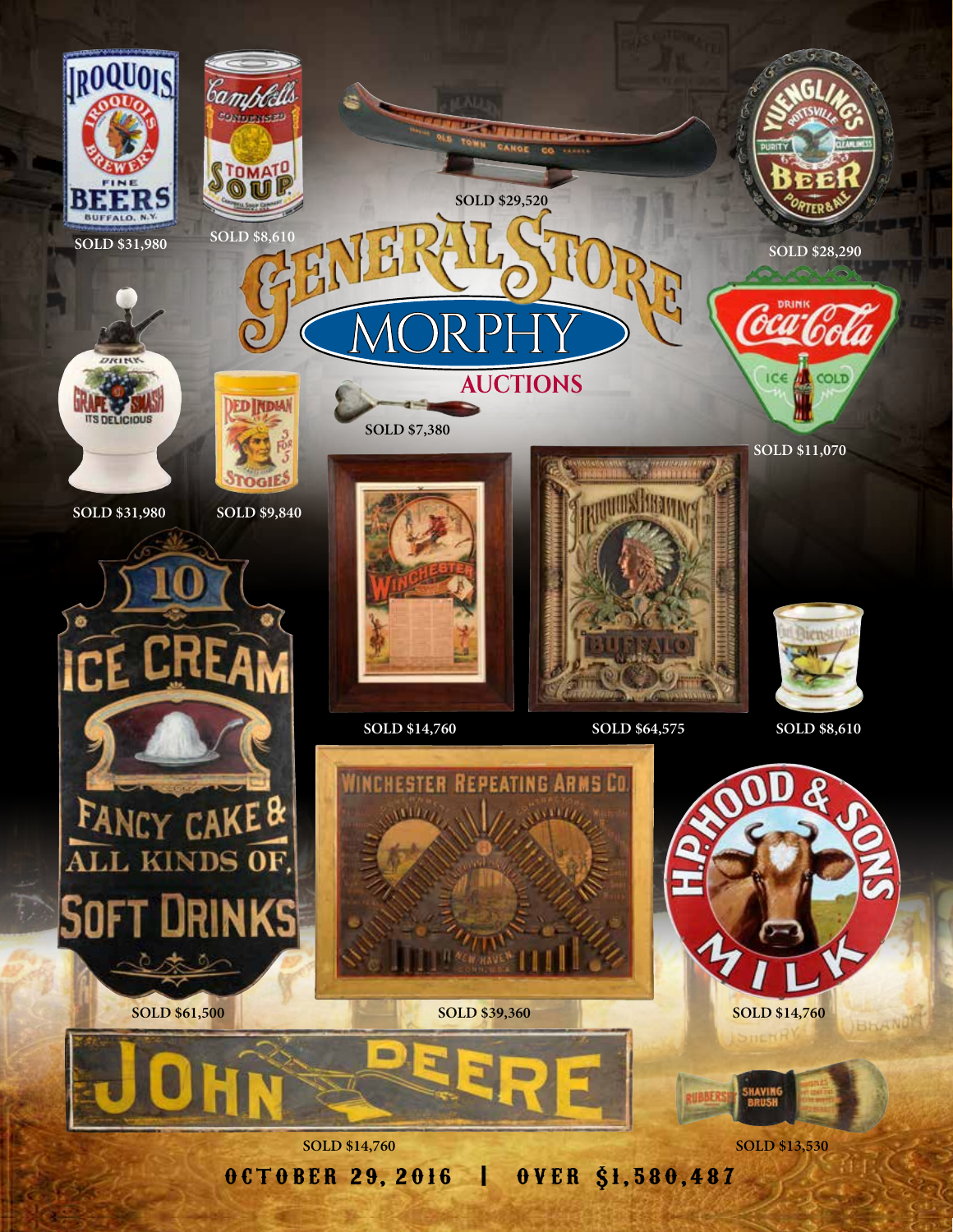| 1               | \$2,460  | $\overline{2}$ | \$4,688  | 3   | \$24,600    | 4   | \$3,750  | 5   | \$28,290 |
|-----------------|----------|----------------|----------|-----|-------------|-----|----------|-----|----------|
| $6\phantom{1}6$ | \$4,920  | $\overline{7}$ | \$3,000  | 8   | \$1,046     | 9   | \$615    | 10  | \$4,920  |
| 11              | \$4,063  | 12             | \$10,455 | 13  | \$31,980    | 14  | \$4,613  | 15  | \$64,575 |
| 16              | \$14,760 | 17             | \$14,760 | 18  | \$13,530    | 19  | \$2,768  | 20  | \$1,230  |
| 21              | \$4,613  | 22             | \$4,200  | 23  | \$2,700     | 24  | \$7,380  | 25  | \$1,722  |
| 26              | \$5,228  | 27             | \$5,228  | 28  | \$15,990    | 29  | \$3,383  | 30  | \$11,685 |
| 31              | \$677    | 32             | \$188    | 33  | \$210       | 34  | \$2,214  | 35  | \$4,063  |
| 36              | \$4,920  | 37             | \$11,250 | 38  | \$33,000    | 39  | \$1,560  | 40  | \$4,200  |
| 41              | \$615    | 43             | \$1,046  | 44  | \$7,500     | 45  | \$3,383  | 46  | \$492    |
| 47              | \$523    | 48             | \$185    | 49  | \$615       | 50  | \$1,845  | 51  | \$677    |
| 52              | \$1,046  | 53             | \$344    | 54  | \$554       | 55  | \$7,995  | 56  | \$27,500 |
| 59              | \$28,290 | 61             | \$15,990 | 62  | \$31,980    | 64  | \$2,768  | 65  | \$4,305  |
| 66              | \$3,075  | 67             | \$7,380  | 68  | \$6,150     | 69  | \$6,765  | 70  | \$1,140  |
| 71              | \$1,080  | 72             | \$1,230  | 73  | \$390       | 74  | \$6,600  | 75  | \$4,800  |
| 76              | \$3,900  | 77             | \$720    | 78  | \$660       | 79  | \$1,063  | 80  | \$330    |
| 81              | \$1,440  | 82             | \$431    | 83  | \$308       | 84  | \$308    | 85  | \$738    |
| 86              | \$240    | 87             | \$150    | 88  | \$120       | 89  | \$277    | 90  | \$523    |
| 91              | \$431    | 92             | \$188    | 93  | \$180       | 94  | \$344    | 95  | \$540    |
| 96              | \$240    | 97             | \$780    | 98  | \$660       | 99  | \$8,400  | 100 | \$984    |
| 101             | \$540    | 102            | \$594    | 103 | \$938       | 104 | \$492    | 105 | \$330    |
| 106             | \$94     | 107            | \$480    | 108 | \$150       | 109 | \$492    | 110 | \$1,046  |
| 111             | \$1,320  | 112            | \$750    | 113 | \$1,320     | 114 | \$156    | 115 | \$270    |
| 116             | \$861    | 117            | \$923    | 118 | \$688       | 119 | \$400    | 120 | \$330    |
| 121             | \$150    | 122            | \$420    | 123 | <b>None</b> | 124 | \$60     | 125 | \$3,690  |
| 126             | \$900    | 127            | \$1,750  | 128 | \$1,046     | 129 | \$94     | 130 | \$360    |
| 131             | \$1,845  | 135            | \$369    | 136 | \$369       | 137 | \$492    | 143 | \$313    |
| 144             | \$1,440  | 145            | \$938    | 146 | \$246       | 147 | \$123    | 148 | \$308    |
| 149             | \$369    | 150            | \$277    | 151 | \$369       | 152 | \$154    | 153 | \$125    |
| 154             | \$156    | 155            | \$344    | 156 | \$3,690     | 157 | \$469    | 158 | \$1,722  |
| 159             | \$438    | 160            | \$1,020  | 161 | \$92        | 162 | \$219    | 163 | \$250    |
| 164             | Ş313     | 165            | \$15,600 | 166 | \$15,375    | 167 | \$62,500 | 168 | \$28,290 |
| 169             | \$7,380  | 170            | \$1,500  | 171 | \$11,685    | 172 | \$9,840  | 173 | \$15,000 |
| 174             | \$12,300 | 175            | \$8,610  | 176 | \$250       | 177 | \$154    | 178 | \$1,476  |
| 179             | \$13,750 | 180            | \$660    | 181 | \$570       | 182 | \$1,599  | 183 | \$1,353  |
| 184             | \$1,230  | 185            | \$438    | 186 | \$540       | 187 | \$1,968  | 188 | \$1,968  |
| 189             | \$554    | 190            | \$1,320  | 191 | \$1,845     | 192 | \$584    | 193 | \$300    |
| 194             | \$1,000  | 195            | \$1,476  | 196 | \$420       | 198 | \$344    | 199 | \$344    |
| 200             | \$369    | 201            | \$738    | 202 | \$510       | 204 | \$840    | 205 | \$531    |
| 206             | \$554    | 207            | \$554    | 208 | \$338       | 209 | \$1,845  | 210 | \$615    |
| 211             | \$600    | 212            | \$308    | 213 | \$240       | 214 | \$120    | 215 | \$1,476  |
| 216             | \$338    | 217            | \$154    | 218 | \$92        | 219 | \$94     | 220 | \$185    |
| 221             | \$738    | 222            | \$246    | 223 | \$400       | 224 | \$313    | 225 | \$375    |
| 226             | \$523    | 227            | \$210    | 229 | \$120       | 230 | \$1,750  | 231 | \$3,075  |
| 232             | \$2,214  | 234            | \$861    | 235 | \$1,353     | 236 | \$1,599  | 237 | \$4,613  |
| 238             | \$3,125  | 240            | \$2,768  | 242 | \$4,063     | 243 | \$861    | 244 | \$584    |
| 245             | \$1,476  | 246            | \$840    | 247 | \$1,599     | 248 | \$2,280  | 249 | \$960    |
| 250             | \$923    | 251            | \$360    | 252 | \$300       | 253 | \$900    | 254 | \$1,320  |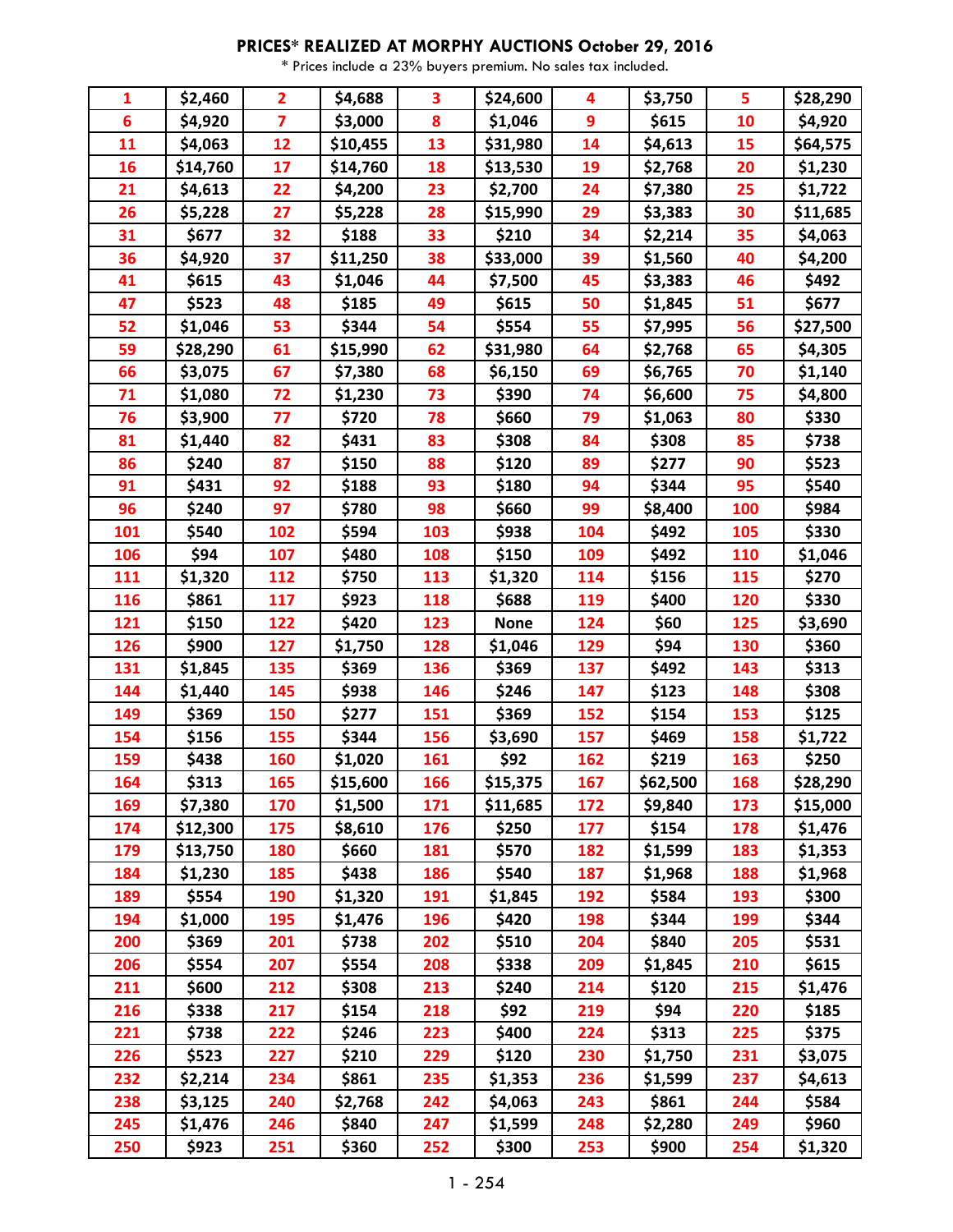| 255 | \$1,063 | 256 | \$1,800 | 257 | \$29,520 | 258 | \$4,613 | 259 | \$3,438 |
|-----|---------|-----|---------|-----|----------|-----|---------|-----|---------|
| 260 | \$1,750 | 261 | \$523   | 262 | \$492    | 263 | \$210   | 264 | \$400   |
| 265 | \$215   | 266 | \$400   | 267 | \$523    | 268 | \$400   | 269 | \$215   |
| 270 | \$523   | 271 | \$400   | 272 | \$180    | 273 | \$400   | 274 | \$313   |
| 275 | \$250   | 276 | \$94    | 277 | \$246    | 278 | \$738   | 279 | \$330   |
| 280 | \$1,353 | 281 | \$185   | 282 | \$338    | 283 | \$308   | 284 | \$1,722 |
| 285 | \$431   | 286 | \$154   | 287 | \$861    | 288 | \$375   | 289 | \$240   |
| 290 | \$185   | 291 | \$277   | 292 | \$94     | 293 | \$185   | 294 | \$120   |
| 295 | \$123   | 296 | \$570   | 297 | \$185    | 298 | \$246   | 299 | \$125   |
| 300 | \$938   | 301 | \$154   | 302 | \$338    | 303 | \$123   | 305 | \$60    |
| 306 | \$62    | 307 | \$154   | 308 | \$123    | 309 | \$120   | 310 | \$800   |
| 312 | \$125   | 313 | \$94    | 314 | \$63     | 315 | \$92    | 316 | \$123   |
| 317 | \$62    | 318 | \$338   | 319 | \$461    | 320 | \$330   | 321 | \$90    |
| 322 | \$185   | 323 | \$219   | 324 | \$210    | 325 | \$246   | 326 | \$92    |
| 327 | \$180   | 328 | \$125   | 329 | \$120    | 330 | \$120   | 331 | \$60    |
| 332 | \$154   | 333 | \$450   | 334 | \$281    | 335 | \$156   | 337 | \$62    |
| 338 | \$438   | 339 | \$125   | 340 | \$62     | 341 | \$92    | 342 | \$154   |
| 343 | \$123   | 344 | \$185   | 345 | \$185    | 346 | \$246   | 348 | \$246   |
| 349 | \$94    | 350 | \$154   | 352 | \$185    | 353 | \$125   | 355 | \$250   |
| 356 | \$94    | 357 | \$125   | 360 | \$215    | 361 | \$188   | 362 | \$246   |
| 363 | \$92    | 364 | \$63    | 365 | \$90     | 366 | \$62    | 367 | \$60    |
| 368 | \$92    | 369 | \$180   | 370 | \$250    | 372 | \$123   | 373 | \$120   |
| 374 | \$431   | 375 | \$277   | 377 | \$246    | 378 | \$156   | 379 | \$63    |
| 380 | \$188   | 381 | \$246   | 382 | \$338    | 384 | \$123   | 385 | \$250   |
| 386 | \$120   | 387 | \$369   | 388 | \$360    | 389 | \$92    | 390 | \$92    |
| 391 | \$63    | 392 | \$400   | 393 | \$154    | 394 | \$31    | 395 | \$31    |
| 396 | \$62    | 397 | \$92    | 398 | \$156    | 399 | \$150   | 400 | \$63    |
| 401 | \$154   | 402 | \$94    | 403 | \$31     | 404 | \$125   | 405 | \$31    |
| 406 | \$150   | 407 | \$92    | 408 | \$60     | 409 | \$31    | 410 | \$125   |
| 411 | \$92    | 412 | \$31    | 413 | \$63     | 415 | \$125   | 416 | \$188   |
| 417 | \$123   | 418 | \$123   | 419 | \$62     | 420 | \$60    | 425 | \$154   |
| 426 | \$3,690 | 427 | \$420   | 430 | \$156    | 431 | \$154   | 432 | \$30    |
| 433 | \$63    | 435 | \$63    | 437 | \$406    | 438 | \$94    | 439 | \$94    |
| 440 | \$2,768 | 441 | \$277   | 444 | \$60     | 445 | \$677   | 446 | \$123   |
| 448 | \$3,438 | 450 | \$554   | 451 | \$720    | 452 | \$615   | 453 | \$1,599 |
| 454 | \$1,020 | 455 | \$4,305 | 456 | \$3,998  | 457 | \$2,400 | 458 | \$750   |
| 459 | \$813   | 460 | \$1,920 | 461 | \$2,460  | 462 | \$5,228 | 463 | \$1,250 |
| 464 | \$1,968 | 465 | \$1,140 | 466 | \$1,750  | 467 | \$1,476 | 468 | \$1,200 |
| 469 | \$615   | 470 | \$677   | 471 | \$492    | 472 | \$1,107 | 473 | \$720   |
| 474 | \$1,625 | 475 | \$780   | 476 | \$188    | 477 | \$92    | 478 | \$313   |
| 479 | \$125   | 480 | \$125   | 481 | \$94     | 482 | \$188   | 483 | \$92    |
| 484 | \$246   | 485 | \$615   | 486 | \$154    | 487 | \$219   | 488 | \$150   |
| 489 | \$369   | 490 | \$780   | 491 | \$277    | 492 | \$94    | 493 | \$185   |
| 494 | \$338   | 495 | \$615   | 496 | \$688    | 497 | \$150   | 498 | \$594   |
| 499 | \$92    | 500 | \$400   | 501 | \$92     | 502 | \$92    | 503 | \$308   |
| 504 | \$270   | 506 | \$219   | 507 | \$154    | 509 | \$277   | 510 | \$1,722 |
| 511 | \$313   | 512 | \$1,599 | 513 | \$7,380  | 514 | \$9,600 | 515 | \$6,150 |
|     |         |     |         |     |          |     |         |     |         |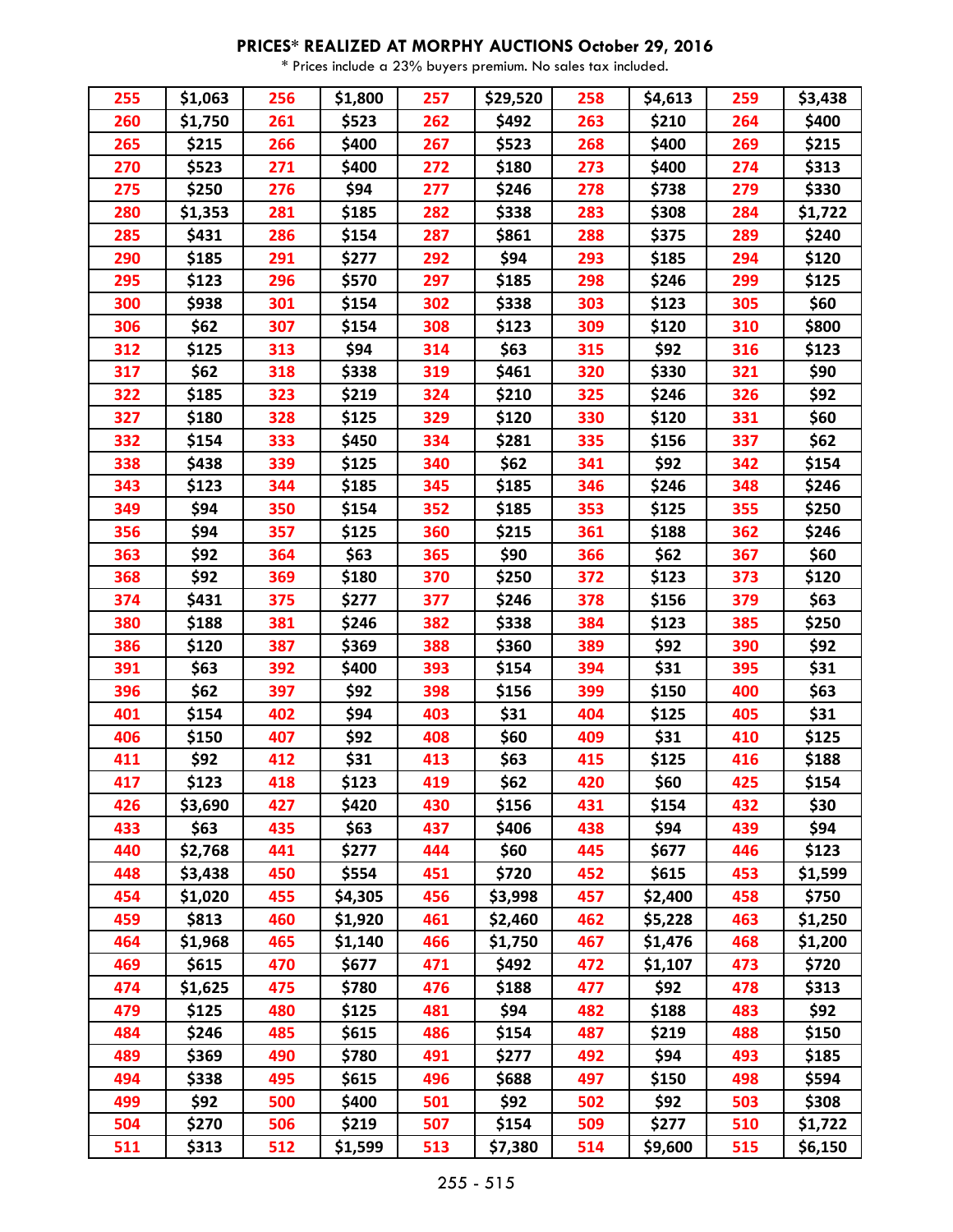| 517 | \$738    | 518 | \$281    | 519 | \$123       | 520 | \$338    | 521 | \$1,140  |
|-----|----------|-----|----------|-----|-------------|-----|----------|-----|----------|
| 522 | \$540    | 523 | \$246    | 524 | \$9,375     | 525 | \$7,995  | 526 | \$7,200  |
| 527 | \$4,200  | 528 | \$4,920  | 529 | \$3,998     | 530 | \$4,305  | 531 | \$7,380  |
| 532 | \$3,690  | 533 | \$13,750 | 534 | \$2,214     | 535 | \$5,625  | 536 | \$39,360 |
| 537 | \$38,130 | 538 | \$11,685 | 539 | \$2,460     | 540 | \$3,998  | 541 | \$4,305  |
| 542 | \$6,600  | 543 | \$1,476  | 544 | \$2,768     | 545 | \$3,690  | 546 | \$1,125  |
| 547 | \$1,440  | 548 | \$308    | 549 | \$861       | 550 | \$1,230  | 551 | \$1,750  |
| 552 | \$2,500  | 553 | \$1,500  | 554 | \$469       | 555 | \$875    | 556 | \$369    |
| 557 | \$1,476  | 558 | \$800    | 559 | \$219       | 560 | \$677    | 562 | \$2,337  |
| 563 | \$4,613  | 564 | \$14,760 | 565 | \$3,075     | 566 | \$615    | 567 | \$438    |
| 568 | \$308    | 569 | \$923    | 570 | \$7,995     | 571 | \$688    | 573 | \$2,125  |
| 574 | \$6,150  | 575 | \$4,613  | 576 | \$12,300    | 577 | \$6,600  | 578 | \$1,968  |
| 579 | \$3,998  | 581 | \$4,200  | 582 | \$2,500     | 583 | \$2,280  | 584 | \$4,375  |
| 585 | \$2,500  | 586 | \$3,383  | 587 | \$5,313     | 588 | \$2,460  | 589 | \$1,722  |
| 590 | \$625    | 591 | \$1,560  | 592 | \$3,998     | 593 | \$15,000 | 594 | \$5,100  |
| 595 | \$9,375  | 596 | \$2,000  | 597 | \$5,000     | 598 | \$5,938  | 599 | \$8,610  |
| 600 | \$4,305  | 601 | \$7,380  | 602 | \$5,313     | 603 | \$2,700  | 605 | \$554    |
| 607 | \$469    | 608 | \$2,768  | 609 | \$156       | 610 | \$677    | 611 | \$215    |
| 612 | \$94     | 613 | \$14,760 | 614 | \$344       | 616 | \$406    | 617 | \$219    |
| 618 | \$313    | 619 | \$492    | 620 | \$875       | 621 | \$615    | 622 | \$1,476  |
| 623 | \$625    | 624 | \$469    | 625 | \$531       | 626 | \$123    | 627 | \$369    |
| 628 | \$92     | 629 | \$215    | 630 | \$210       | 631 | \$150    | 632 | \$219    |
| 633 | \$338    | 634 | \$369    | 635 | \$215       | 636 | \$375    | 637 | \$338    |
| 638 | \$90     | 639 | \$123    | 640 | \$185       | 641 | \$277    | 642 | \$60     |
| 644 | \$308    | 645 | \$62     | 646 | \$92        | 647 | \$62     | 648 | \$62     |
| 650 | \$63     | 651 | \$360    | 652 | \$219       | 653 | \$461    | 654 | \$120    |
| 655 | \$62     | 656 | \$123    | 657 | \$330       | 658 | \$210    | 659 | \$431    |
| 660 | \$62     | 662 | \$188    | 663 | \$461       | 665 | \$1,599  | 666 | \$400    |
| 667 | \$1,140  | 668 | \$523    | 669 | \$1,140     | 670 | \$1,169  | 671 | \$1,000  |
| 672 | \$9,840  | 673 | \$1,375  | 674 | \$1,353     | 675 | \$594    | 676 | \$1,599  |
| 677 | \$1,968  | 678 | \$1,046  | 679 | \$813       | 681 | \$1,046  | 682 | \$431    |
| 683 | \$4,920  | 685 | \$469    | 686 | \$431       | 687 | \$500    | 688 | \$344    |
| 689 | \$215    | 691 | \$313    | 692 | \$188       | 693 | \$277    | 694 | \$369    |
| 695 | \$861    | 696 | \$406    | 697 | \$281       | 698 | \$156    | 699 | \$154    |
| 700 | \$215    | 701 | \$406    | 702 | \$215       | 703 | \$185    | 704 | \$154    |
| 705 | \$500    | 706 | \$125    | 707 | \$123       | 708 | \$344    | 709 | \$154    |
| 710 | \$185    | 711 | \$185    | 712 | \$400       | 713 | \$461    | 715 | \$92     |
| 716 | \$390    | 717 | \$125    | 718 | \$123       | 719 | \$677    | 720 | \$154    |
| 721 | \$92     | 723 | \$450    | 724 | \$338       | 725 | \$523    | 726 | \$154    |
| 727 | \$246    | 728 | \$461    | 729 | <b>None</b> | 730 | \$523    | 731 | \$1,000  |
| 732 | \$3,383  | 733 | \$338    | 734 | \$677       | 735 | \$308    | 736 | \$375    |
| 737 | \$615    | 738 | \$210    | 739 | \$125       | 740 | \$3,075  | 741 | \$6,765  |
| 742 | \$3,383  | 743 | \$2,813  | 744 | \$1,020     | 745 | \$3,075  | 746 | \$800    |
| 747 | \$11,685 | 748 | \$17,500 | 751 | \$2,460     | 752 | \$2,000  | 753 | \$3,383  |
| 754 | \$1,140  | 755 | \$1,230  | 756 | \$431       | 757 | \$861    | 758 | \$813    |
| 759 | \$338    | 760 | \$277    | 761 | \$246       | 762 | \$185    | 763 | \$210    |
| 764 | \$1,188  | 765 | \$313    | 766 | \$219       | 767 | \$215    | 768 | \$123    |